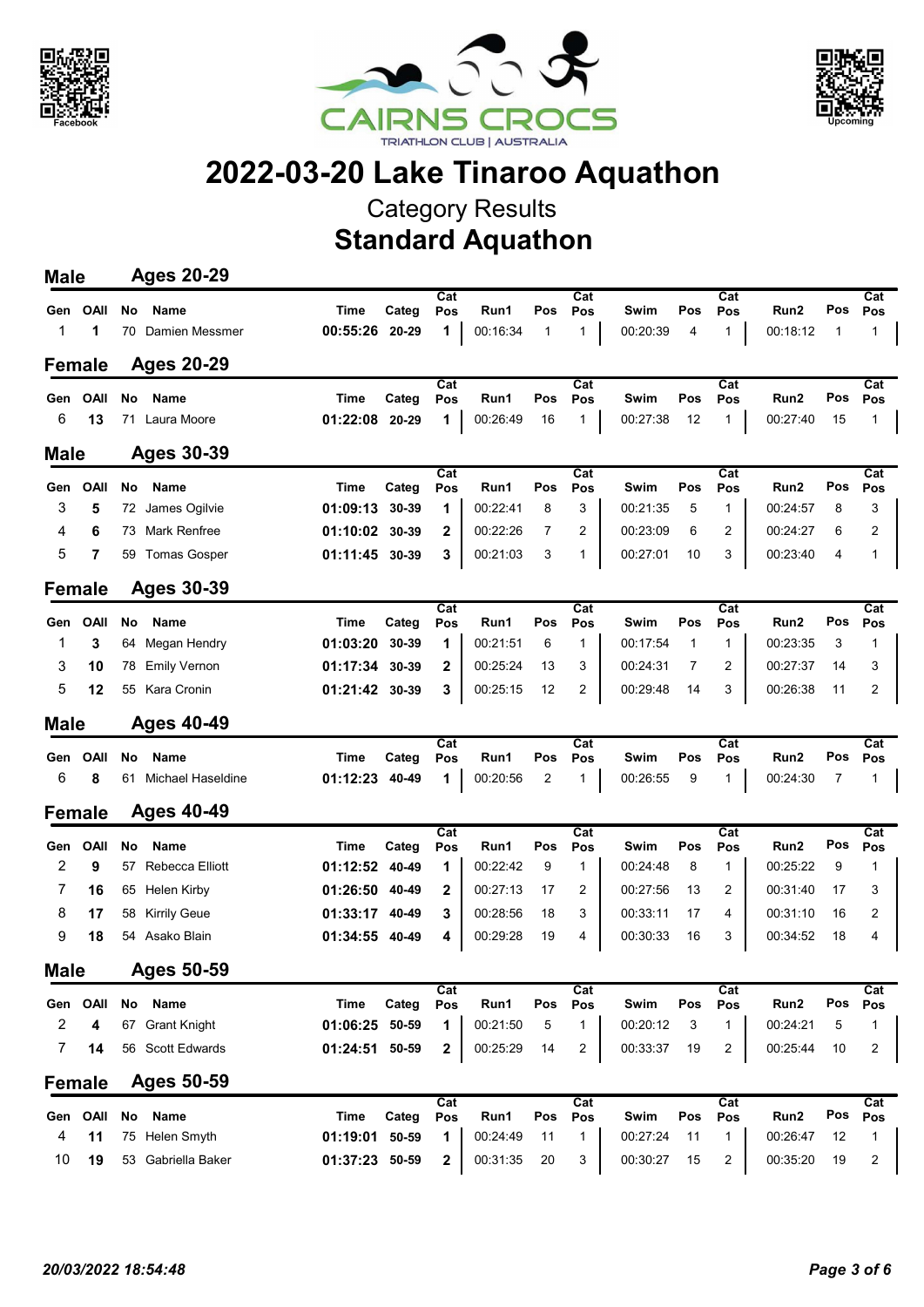





## 2022-03-20 Lake Tinaroo Aquathon

Category Results

Standard Aquathon

| <b>Male</b> |                | Ages $70 +$              |      |           |     |              |  |     |                                           |     |                                                                  |                           |
|-------------|----------------|--------------------------|------|-----------|-----|--------------|--|-----|-------------------------------------------|-----|------------------------------------------------------------------|---------------------------|
|             |                | Gen OAII No Name         | Time | Categ Pos | Cat | Run1 Pos Pos |  | Cat | Swim Pos Pos                              | Cat | Run2                                                             | Cat<br>Pos <sub>Pos</sub> |
|             |                | 8 15 68 Robert Mackenzie |      |           |     |              |  |     |                                           |     | <b>01:24:54 70 + 1</b> 00:23:59 10 1 00:33:26 18 1 00:27:27 13 1 |                           |
|             |                | Team                     |      |           |     |              |  |     |                                           |     |                                                                  |                           |
|             |                | Gen OAII No Name         | Time | Categ Pos | Cat | Run1 Pos Pos |  | Cat | Swim Pos Pos                              | Cat | Run2                                                             | Cat<br>Pos <sub>Pos</sub> |
|             | $\overline{2}$ | 63 Team Hellfish         |      |           |     |              |  |     | 01:03:08 Team 1 00:21:12 4 1 00:19:12 2 1 |     | 00:22:43 2 1                                                     |                           |